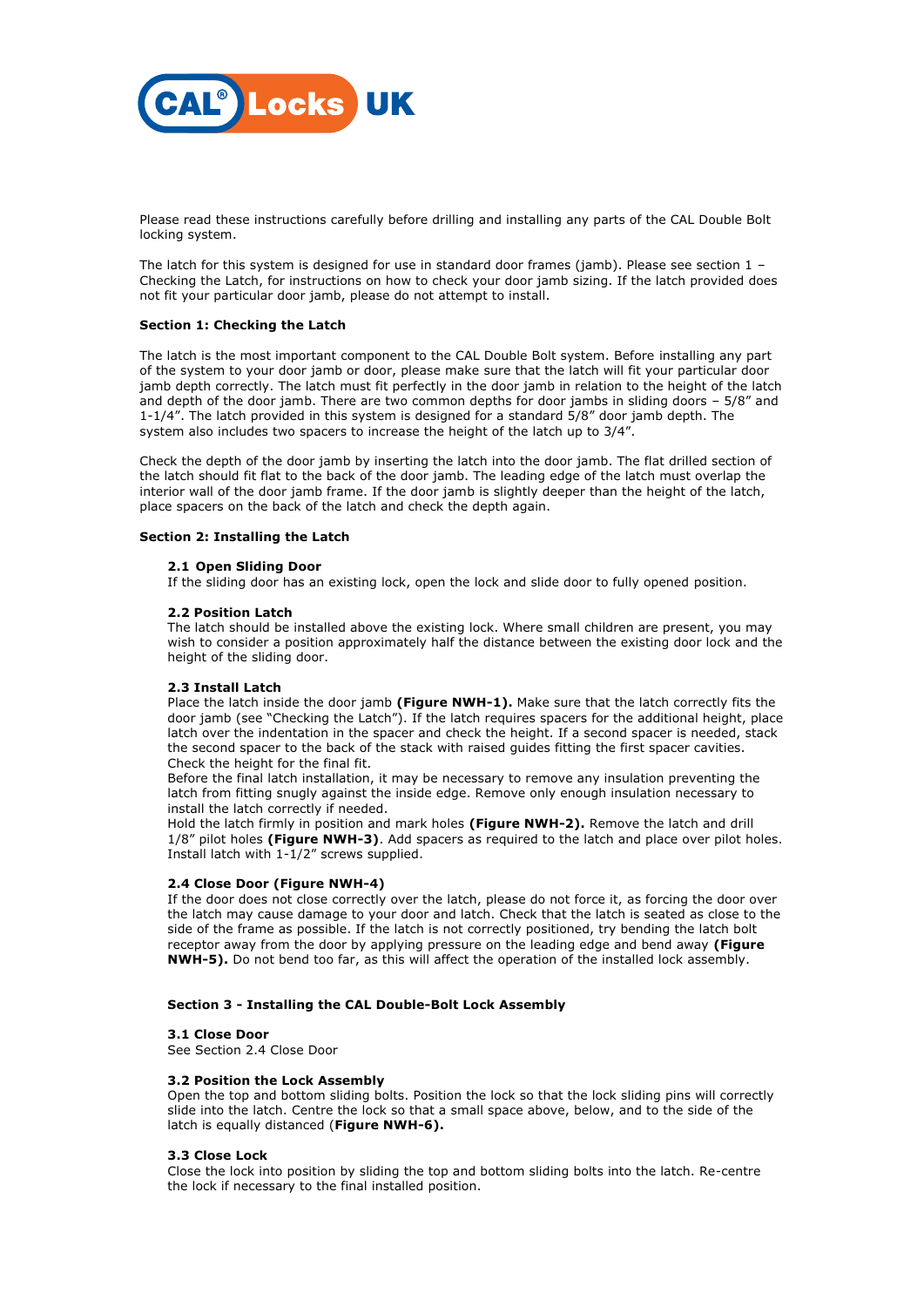# **3.4 Install Lock Assembly**

Locate four holes in lock assembly. Mark holes with marking pencil. Drill holes with 1/8" drill bit **(Figure NWH-7)**. Mount the lock assembly over the holes and install with 3/4" screws. Test the lock by sliding the top and bottom locking pins to open and locked positions. The pins should slide freely. If necessary, loosen the screws and then slightly reposition the lock and tighten the screws.

# **3.5 Install Cover Place**

*(If you purchased the optional handle, please proceed to 3.6)* 

To install the standard cover plate, position the cover plate over the lock assembly and push firmly from side-to-side until the tabs on either side of the cover plate snap into position **(Figure NWH-8)**.

# **3.6 Install Handle (Optional)**

If you purchased the optional inside handle, in the lock assembly remove the two holding screws that are in the centre of the lock body. Position the handle over the lock assembly and install with the 1" flat head screws provided with the handle.

## **3.7 Install Exterior Handle (Optional)**

*We recommend that the exterior handle is not positioned opposite the interior lock assemblies. Avoid installing screws that may interfere with the operation of the lock.*  To install the exterior handle, position the handle to a convenient height. Hold the exterior handle firmly and mark holes. Drill 1/8" pilot holes. Install the exterior handle with 3/4" screws enclosed.

## **Section 4 - Warranty and Service**

## **4.1 Troubleshooting**

If your original lock does not lock correctly, this may be caused by the height of the CAL latch backplate now positioned in your door jamb. In order to correct the problem, simply remove the original door manufacturers' latch and re-install with washers placed behind the original latch. The washers will provide additional height for your original latch and correct the problem. Due to the variety of original locks from different suppliers, washers are not included with the CAL Double-Bolt Locking System.

## **4.2 Service**

The CAL lock surface and latch should be cleaned with mild detergent. Do not use abrasive cloths or cleaning agents as this may scratch the lock surface. Dry with a soft cloth. Do not allow locking pins to stay wet. Lubricate locking pins with light oil, silicone or lock lubricant.

## **4.3 Warranty**

CAL products are manufactured to the highest standards of quality and workmanship. CAL warrants to the original purchaser that the CAL Double-Bolt lock system will operate free of manufacturing defects for a period of one year from the date of purchase. This warranty is valid to the original purchaser and excludes product damage from misuse, improper installation and abuse of any kind. The warranty does not cover damage to finish caused by effects of weathering, scratching or use of improper lubrication or cleaning. In the event of a claim covered by this warranty, the purchaser must provide in writing a description of the problem, a copy of the original purchase receipt, along with your name, address and daytime telephone number. CAL will replace any defective part for installation by the original purchaser. CAL will not be liable for labour charges, damage to doors or surfaces, or any incidental or consequential damage. The purchaser accepts responsibility for suitability of installation.